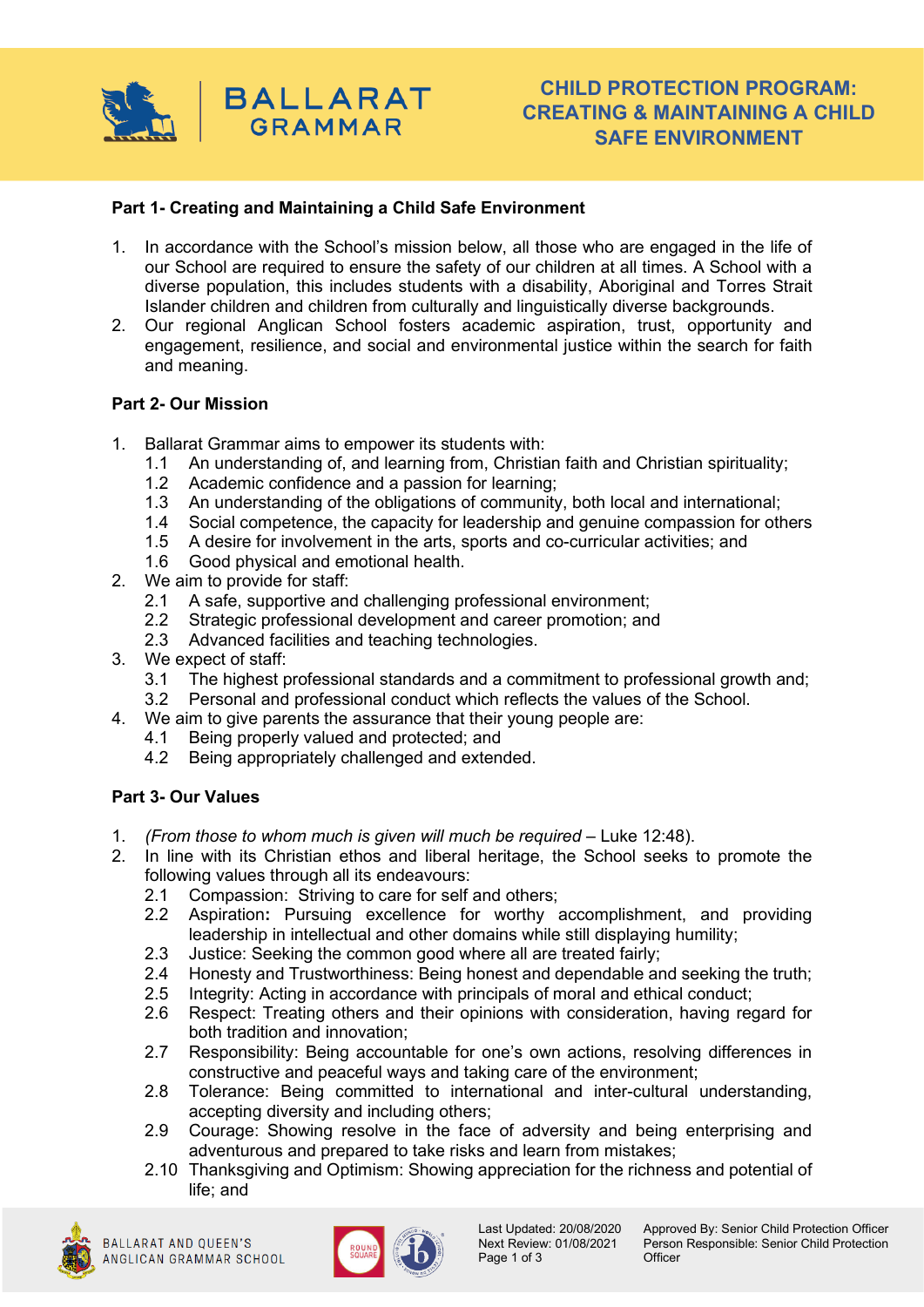

- 2.11 Service: Being willing to contribute to the wellbeing of others through voluntary service to the community.
- 3. Child safety comes from strong leadership and direction and is supported and enacted by our governing authority, the Board, Senior Management and our staff. We foster a culture of openness, inclusiveness and awareness. Children and adults know what to do if they observe or are subject to abuse or inappropriate behaviour.
- 4. All staff and volunteers must consider the safety of all children and recognise the importance of cultural safety for Aboriginal children, cultural safety for children from culturally and linguistically diverse backgrounds, and the safety of children with a disability.
- 5. We take a preventative, proactive and participatory approach to child safety issues. The safety and wellbeing of children at Ballarat Grammar is of paramount importance when developing activities, policies and management practices.
- 6. All children have a voice, and a right to be heard. You must listen to children and take them seriously, particularly if they are disclosing abuse or concerns for their safety or the safety of other children.
- 7. All concerns about child safety will be treated by our Leadership Team as serious and staff are required to abide by all legal requirements, including reporting suspicions of child abuse to police and/or child protection. If you believe a child is at immediate risk of abuse phone 000.
- 8. The School's risk register is used to identify potential risks, and this is updated twice a year. Our communication to internal and external members of the community clearly indicate that the School has zero tolerance of child abuse in any form.
- 9. Child safety is a standing item for discussion at staff meetings in all areas, Committee meetings and of the Board of Directors.
- 10. Child safety strategies will continue to be developed, refined and taught as part of our ongoing education program for all members of our School community from students to staff, parents and others and we will continue to ensure all those who engage with our students are well briefed and educated.
- 11. Our reporting procedure is clearly defined and accessible for all staff.
- 12. The School's recruitment policy clearly outlines the expectations of those who work with our students and new staff are inducted on the importance of child safety and the processes they are required to follow when dealing with our children.
- 13. Child safety is reported on annually in the School's Annual Report.
- 14. Ballarat Grammar has adopted a number of key strategies as controls for identifying and removing child protection risks and to promote the participation and empowerment of children. These are as follows:
	- 14.1 Child Safe Human Resources Practices
		- 14.1.1 Child Safe Recruitment Practices
		- 14.1.2 Working with Children Checks
		- 14.1.3 Child Protection Training
		- 14.1.4 Our Child Safe Culture
	- 14.2 Participation and Empowerment of Children
		- 14.2.1 Pastoral Care Child Protection
		- 14.2.2 Students with a Disability
		- 14.2.3 Cultural Diversity
		- 14.2.4 Continually informing the School about the strategies and allocated roles and responsibilities





Page 2 of 3

Last Updated: 20/08/2020 Approved By: Senior Child Protection Officer<br>Next Review: 01/08/2021 Person Responsible: Senior Child Protection Person Responsible: Senior Child Protection<br>Officer